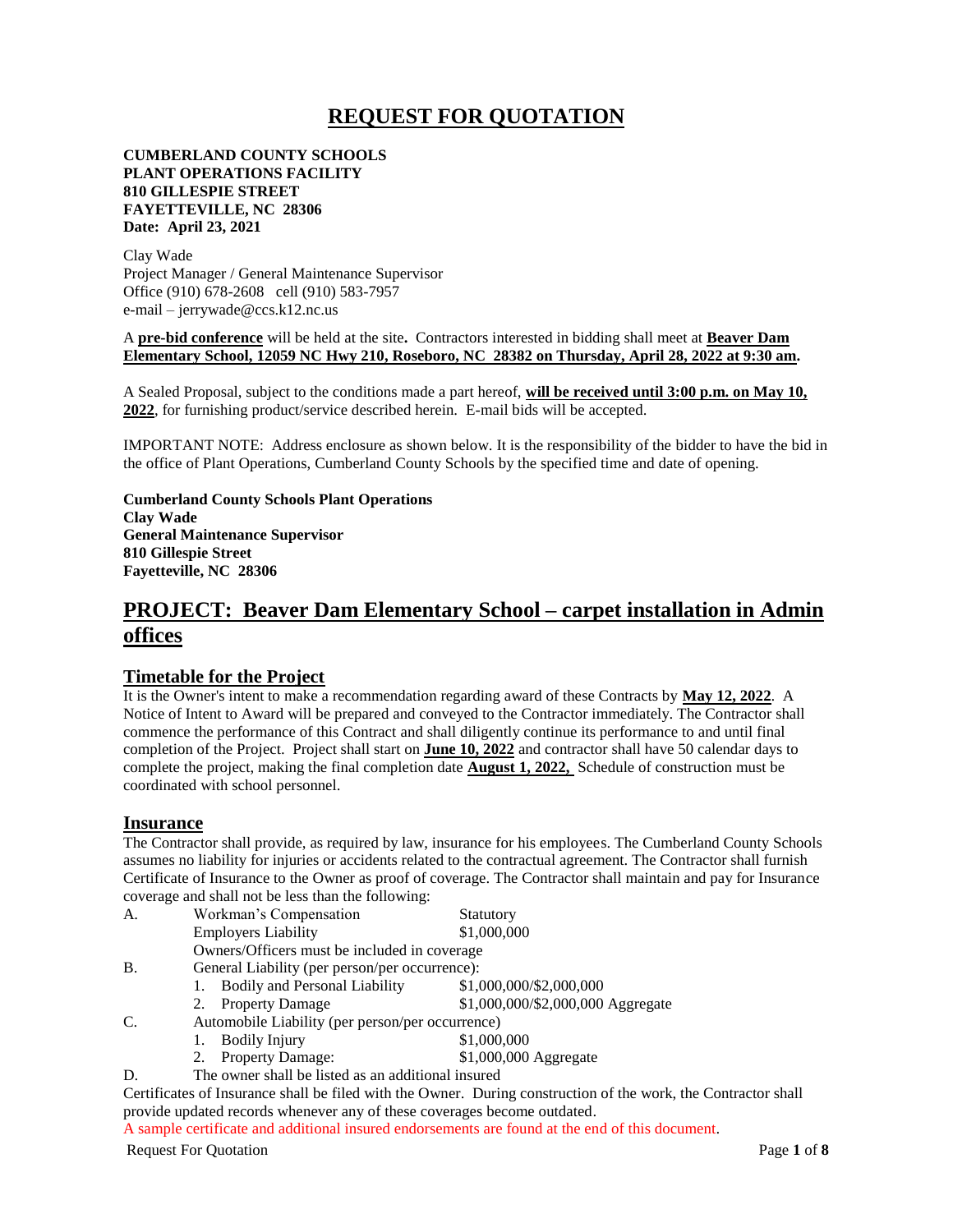**Each certificate of insurance shall bear the provision that the policy cannot be canceled or coverage reduced or eliminated in less than thirty (30) days after mailing to the insured and/or the Owner of such alteration or cancellation. The certificate holder shall be named: Attn: Joe Desormeaux, Cumberland County Board of Education, P.O. Box 2357, Fayetteville, 28302.** 

## **Performance**

The Contractor shall commence work to be performed under the Contract on a date to be specified in a Notice to Proceed issued by the Owner and shall substantially complete all work in accordance with the project Time Table. If the Contractor fails to begin the work within ten days after the date specified in the Notice to Proceed, or progress of the work is not maintained on schedule, or the Contractor fails to perform the work with sufficient workmen and equipment or with sufficient materials to ensure prompt completion of the work, or shall perform the work unsuitably, or not in accordance with plans and specifications, or in violation of safety requirements or for any cause whatsoever shall not carry on the work in an acceptable manner, then the Owner shall declare this Contract in default and Owner may terminate the performance of the Contract and assume possession of the Project site and of all materials and equipment at the site and may complete the work. In such case, the Contractor shall not be paid until the work is complete. After Final Completion has been achieved, if any portion of the contract price, as it may be modified thereunder, remains after the cost to the Owner of completing the work, including all costs and expenses of every nature incurred, has been deducted by the Owner, such remainder shall belong to the Contractor. Otherwise, the Contractor shall pay and make whole the Owner for such cost. This obligation for payment shall survive the termination of the Contract. Failure of a Contractor to meet the requirements of a Contract and/or insufficient performance may disqualify Contractor from bidding future Projects.

## **Contract Payments**

Request for payment shall be submitted to Clay Wade, Cumberland County Schools, 810 Gillespie Street, Fayetteville, North Carolina 28306. The invoice will be processed and paid within fifteen (15) consecutive days after acceptance of the work.

Certificate of Sales Tax Usage must be included with the request for payment. This Certificate shall include the date, the type of property and the cost of the property purchased from each vendor, the county in which the vendor made the sale and the amount of local sales and use taxes paid thereon. If the property was purchased out-of-state, the county to which the property was delivered should be listed. Contractors are not to include any tax paid on supplies, tools and equipment which they use to perform their contracts and should include only those building materials, supplies, fixtures and equipment which actually become a part of or annexed to the building or structure.

## **Warranty**

The Warranty for work and materials by the Contractor shall be for a period of one year from date of acceptance of the Project by the Owner.

## **SCOPE OF PROJECT:**

Installation of carpet tiles in Admin area.

## *Floor Plan will be provided at the Pre-Bid*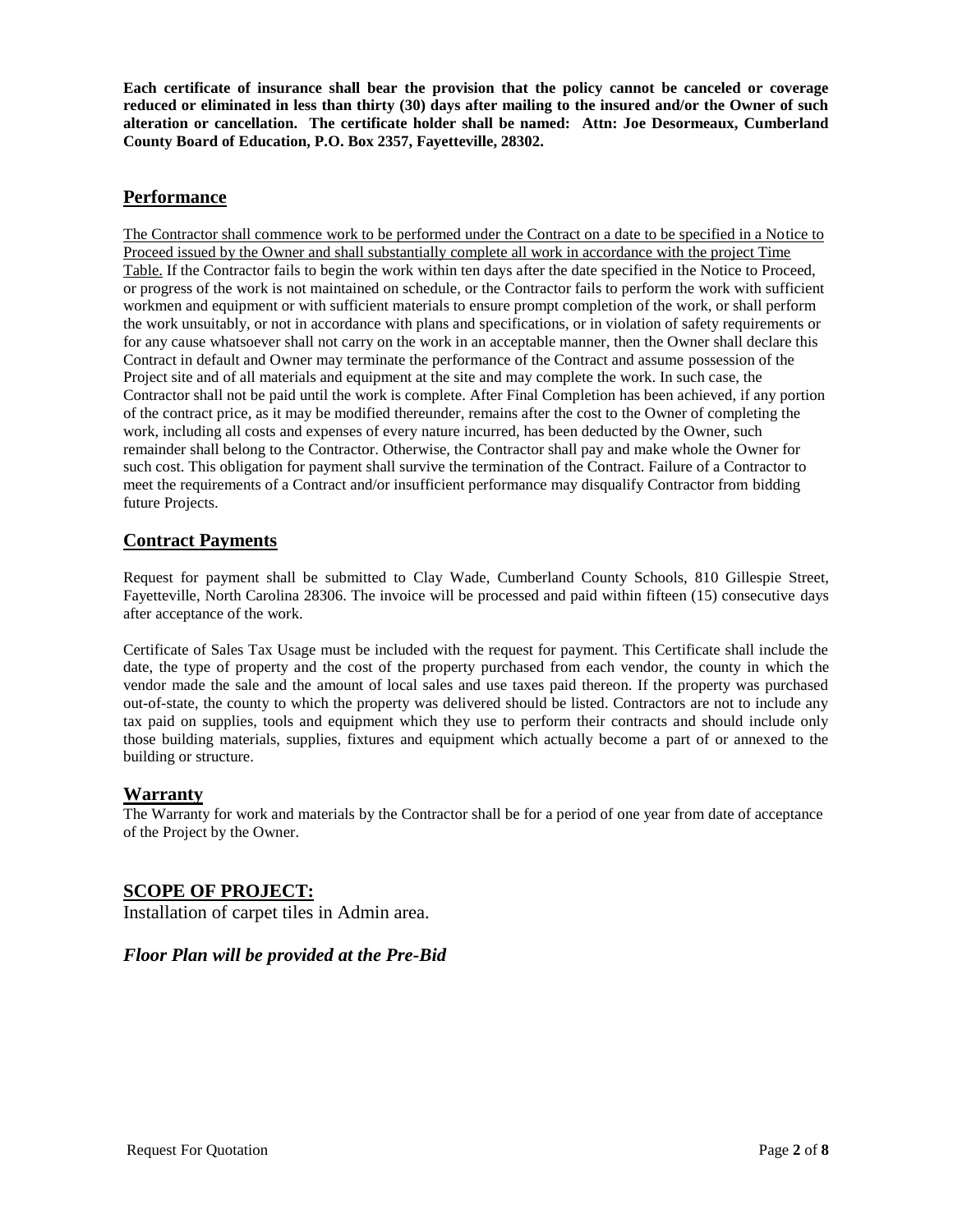## **Description**

## **Main Bid: Installation of Carpet Tiles**

- 1. Contractor to remove the existing floor tiles if necessary.
- 2. Contractor will patch and prep floor to receive carpet tiles.
- 3. Contractor to install 1m square 100% Solution Dyed Branded Nylon carpet tiles per manufacturers recommendations. Tiles should be of heavy weight (22 oz.) and should meet design and installation specifications for severe traffic areas. Submittals will be required.
- 4. Contractor will install 6" Black rubber cove base where needed.
- 5. Contractor will be responsible for disposal of all materials.
- 6. CCS will move all furniture as needed.
- 7. Contractor will check in at office at the start of each work day.
- 8. Contractor will keep the work area safe and clean at all times,

## **BID**

Installation and sales taxes are included.

## **Total Bid Amount:\_\_\_\_\_\_\_\_\_\_\_\_\_\_\_\_\_\_\_\_\_\_\_\_\_\_\_\_\_\_\_\_\_\_\_\_\_\_\_\_\_ (\$ \_\_\_\_\_\_\_\_\_\_\_\_\_)**

In compliance with this request for quotation and subject to conditions herein, the undersigned offers and agrees, if this quote is accepted within \_\_\_\_\_ days from the date of opening, to furnish any and all items upon which prices are quoted at the price set opposite each item. Signature certifies that this quote is submitted competitively and without collusion.

Request For Quotation Page **3** of **8**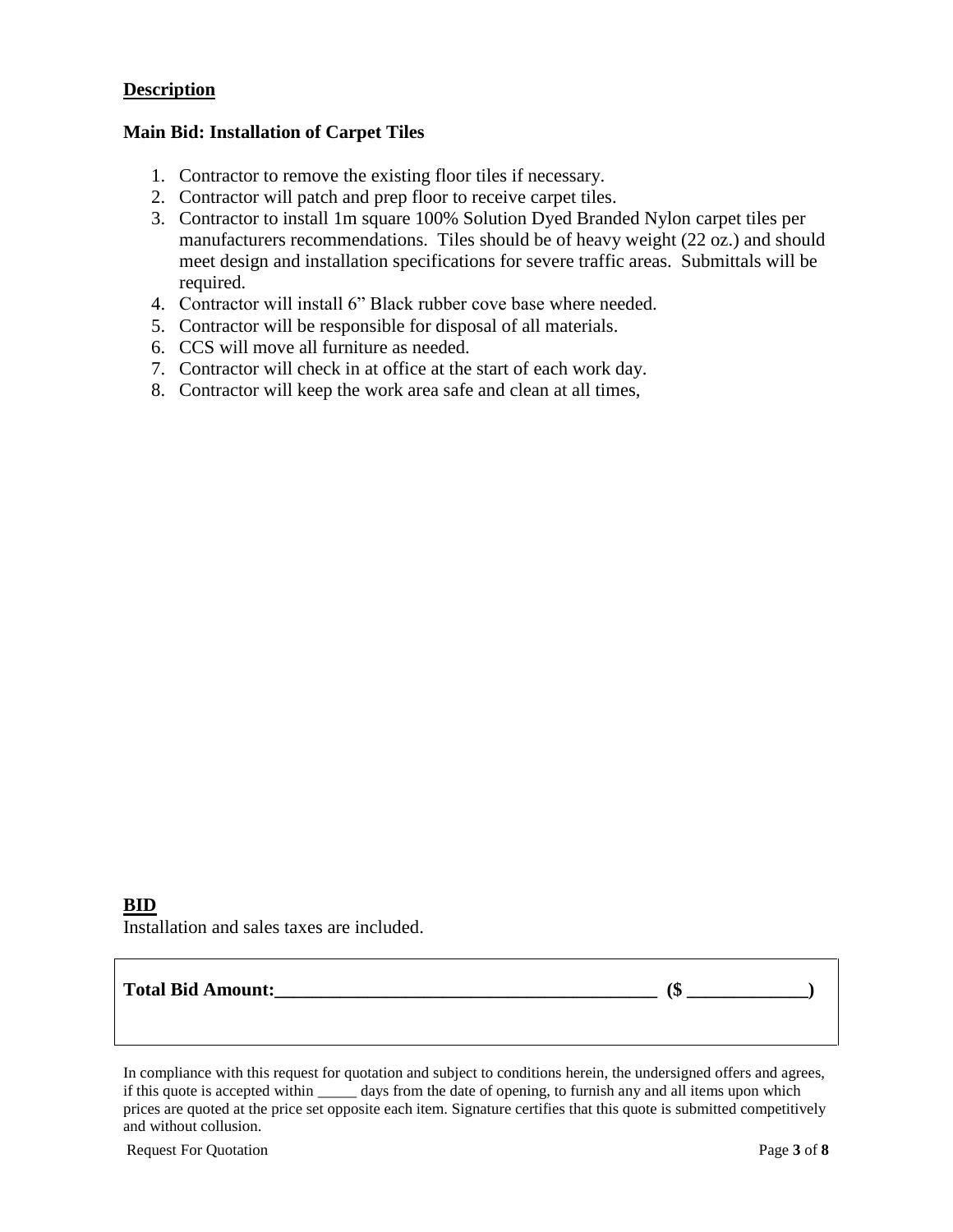#### **EXECUTION**

In compliance with this Invitation for Bid, and subject to the conditions herein, the undersigned offers and agrees to furnish and deliver any or all items upon which prices are bid, at the prices set opposite each item within the time specified herein. By executing this bid, I certify that this bid is submitted competitively and without collusion (G.S. 143-54).

#### **Failure to execute/sign bid prior to submittal shall render the bid invalid. Late bids are not accepted.**

| Bidder:                               | Federal ID No.                    |      |  |  |
|---------------------------------------|-----------------------------------|------|--|--|
| <b>Street Address:</b>                | P.O. Box:                         | Zip: |  |  |
| City & State:                         |                                   |      |  |  |
| Print Name & Title of Person Signing: | Telephone Number:                 |      |  |  |
| Authorized Signature:                 | Fax Number:                       |      |  |  |
| Date:                                 | E-Mail:                           |      |  |  |
| Minority Status *:                    | Form of Minority Certification**: |      |  |  |

\*Non-minority, **B**lack, **H**ispanic, **A**sian/**A**merican, **W**hite **F**emale, **A**merican **I**ndian, **S**ocially and **E**conomically **D**isadvantaged, **D**isabled \*\*Not Applicable, Local Agency, Self-Identified, State of NC HUB, Federal Agency, State of NC DOT, Out of State Agency, Unknown (Note: In July 2009, businesses will be required to be certified through the State of NC HUB)

#### **ACCEPTANCE OF BID**

If any or all parts of this bid are accepted, an authorized representative of Cumberland County Schools shall affix their signature hereto and this document and the provisions of the Instructions to Bidders of the Instructions to Bidders, special terms and conditions specific to this Invitation To Bid, the specifications, and the North Carolina General Contract Terms and Conditions shall then constitute the written agreement between the parties. A copy of this acceptance will be forwarded to the successful bidder(s).

| FOR CUMBERLAND COUNTY SCHOOL USE ONLY                                                 |        |                                                 |                 |  |  |  |  |  |
|---------------------------------------------------------------------------------------|--------|-------------------------------------------------|-----------------|--|--|--|--|--|
| Offer accepted and contract awarded this<br>attached certification or purchase order, | day of | .20                                             | as indicated on |  |  |  |  |  |
| Schools).                                                                             |        | (Authorized representative of Cumberland County |                 |  |  |  |  |  |

#### **The Owner reserves the right to reject any and all proposals.**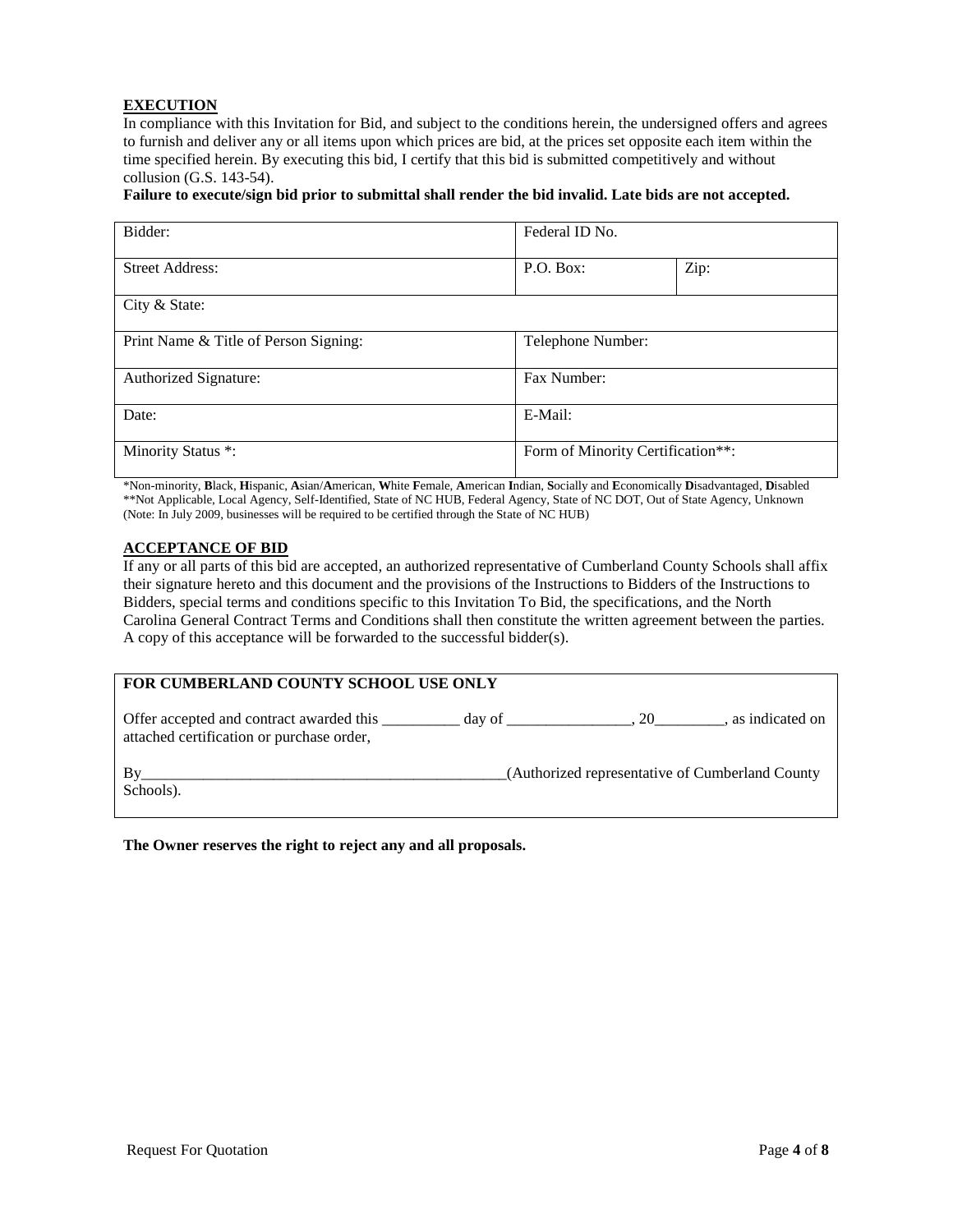Sample certificate of insurance and endorsements

|                                                                                                                                                                                                                                                                                                                                                                                                                  |                                                    |                       | <b>CERTIFICATE OF LIABILITY INSURANCE</b>                                                                                                                                                                                                                                                   |                          |                                  |            |                                                                                                    |             | DATE (MM/DD/YYYY) |
|------------------------------------------------------------------------------------------------------------------------------------------------------------------------------------------------------------------------------------------------------------------------------------------------------------------------------------------------------------------------------------------------------------------|----------------------------------------------------|-----------------------|---------------------------------------------------------------------------------------------------------------------------------------------------------------------------------------------------------------------------------------------------------------------------------------------|--------------------------|----------------------------------|------------|----------------------------------------------------------------------------------------------------|-------------|-------------------|
| THIS CERTIFICATE IS ISSUED AS A MATTER OF INFORMATION ONLY AND CONFERS NO RIGHTS UPON THE CERTIFICATE HOLDER. THIS<br>CERTIFICATE DOES NOT AFFIRMATIVELY OR NEGATIVELY AMEND, EXTEND OR ALTER THE COVERAGE AFFORDED BY THE POLICIES<br>BELOW. THIS CERTIFICATE OF INSURANCE DOES NOT CONSTITUTE A CONTRACT BETWEEN THE ISSUING INSURER(S), AUTHORIZED<br>REPRESENTATIVE OR PRODUCER. AND THE CERTIFICATE HOLDER. |                                                    |                       |                                                                                                                                                                                                                                                                                             |                          |                                  |            |                                                                                                    |             |                   |
|                                                                                                                                                                                                                                                                                                                                                                                                                  | certificate holder in lieu of such endorsement(s). |                       | IMPORTANT: If the certificate holder is an ADDITIONAL INSURED, the policy(ies) must be endorsed. If SUBROGATION IS WAIVED, subject to the<br>terms and conditions of the policy, certain policies may require an endorsement. A statement on this certificate does not confer rights to the |                          |                                  |            |                                                                                                    |             |                   |
| <b>PRODUCER</b>                                                                                                                                                                                                                                                                                                                                                                                                  |                                                    |                       |                                                                                                                                                                                                                                                                                             | <b>CONTACT</b><br>NAME:  |                                  |            |                                                                                                    |             |                   |
|                                                                                                                                                                                                                                                                                                                                                                                                                  |                                                    |                       |                                                                                                                                                                                                                                                                                             | PHONE<br>(A/C, No. Ext): |                                  |            | FAX, No):                                                                                          |             |                   |
|                                                                                                                                                                                                                                                                                                                                                                                                                  |                                                    |                       |                                                                                                                                                                                                                                                                                             | <b>E-MAIL</b><br>DORESS: |                                  |            |                                                                                                    |             |                   |
|                                                                                                                                                                                                                                                                                                                                                                                                                  |                                                    |                       |                                                                                                                                                                                                                                                                                             |                          |                                  |            | INSURER(3) AFFORDING COVERAGE                                                                      |             | <b>NAIC#</b>      |
|                                                                                                                                                                                                                                                                                                                                                                                                                  |                                                    |                       |                                                                                                                                                                                                                                                                                             |                          |                                  |            | INSURER A: Insurance Company Name (not parent company)                                             |             |                   |
| <b>INSURFD</b>                                                                                                                                                                                                                                                                                                                                                                                                   |                                                    |                       |                                                                                                                                                                                                                                                                                             | <b>INSURER B</b>         |                                  |            |                                                                                                    |             |                   |
|                                                                                                                                                                                                                                                                                                                                                                                                                  |                                                    |                       |                                                                                                                                                                                                                                                                                             | <b>INSURER C:</b>        |                                  |            |                                                                                                    |             |                   |
|                                                                                                                                                                                                                                                                                                                                                                                                                  |                                                    |                       |                                                                                                                                                                                                                                                                                             | <b>INSURER D:</b>        |                                  |            |                                                                                                    |             |                   |
|                                                                                                                                                                                                                                                                                                                                                                                                                  |                                                    |                       |                                                                                                                                                                                                                                                                                             | <b>INSURER E</b>         |                                  |            |                                                                                                    |             |                   |
|                                                                                                                                                                                                                                                                                                                                                                                                                  |                                                    |                       |                                                                                                                                                                                                                                                                                             | <b>INSURER F:</b>        |                                  |            |                                                                                                    |             |                   |
| <b>COVERAGES</b>                                                                                                                                                                                                                                                                                                                                                                                                 |                                                    |                       | <b>CERTIFICATE NUMBER:</b>                                                                                                                                                                                                                                                                  |                          |                                  |            | <b>REVISION NUMBER:</b>                                                                            |             |                   |
|                                                                                                                                                                                                                                                                                                                                                                                                                  |                                                    |                       | THIS IS TO CERTIFY THAT THE POLICIES OF INSURANCE LISTED BELOW HAVE BEEN ISSUED TO THE INSURED NAMED ABOVE FOR THE POLICY PERIOD                                                                                                                                                            |                          |                                  |            |                                                                                                    |             |                   |
|                                                                                                                                                                                                                                                                                                                                                                                                                  |                                                    |                       | INDICATED. NOTWITHSTANDING ANY REQUIREMENT, TERM OR CONDITION OF ANY CONTRACT OR OTHER DOCUMENT WITH RESPECT TO WHICH THIS<br>CERTIFICATE MAY BE ISSUED OR MAY PERTAIN, THE INSURANCE AFFORDED BY THE POLICIES DESCRIBED HEREIN IS SUBJECT TO ALL THE TERMS,                                |                          |                                  |            |                                                                                                    |             |                   |
|                                                                                                                                                                                                                                                                                                                                                                                                                  |                                                    |                       | EXCLUSIONS AND CONDITIONS OF SUCH POLICIES, LIMITS SHOWN MAY HAVE BEEN REDUCED BY PAID CLAIMS.                                                                                                                                                                                              |                          |                                  |            |                                                                                                    |             |                   |
| <b>INSR</b>                                                                                                                                                                                                                                                                                                                                                                                                      | <b>TYPE OF INSURANCE</b>                           | ADDL SUBR<br>INSR_WVD | <b>POLICY NUMBER</b>                                                                                                                                                                                                                                                                        |                          | POLICY EFF.                      | POLICY EXP | LIMIT <sub>8</sub>                                                                                 |             |                   |
| <b>GENERAL LIABILITY</b>                                                                                                                                                                                                                                                                                                                                                                                         |                                                    |                       |                                                                                                                                                                                                                                                                                             |                          |                                  |            | EACH OCCURRENCE                                                                                    | \$1,000,000 |                   |
| ×                                                                                                                                                                                                                                                                                                                                                                                                                | COMMERCIAL GENERAL LIABILITY                       |                       |                                                                                                                                                                                                                                                                                             |                          |                                  |            | <b>DAMAGE TO RENTED</b><br>PREMISES (Ea occurrence)                                                | \$1,000,000 |                   |
|                                                                                                                                                                                                                                                                                                                                                                                                                  | CLAMS-MADE X OCCUR                                 | Ÿ                     |                                                                                                                                                                                                                                                                                             |                          |                                  |            | MED EXP (Any one person)                                                                           | \$10,000    |                   |
| A                                                                                                                                                                                                                                                                                                                                                                                                                |                                                    |                       |                                                                                                                                                                                                                                                                                             |                          |                                  |            | PERSONAL & ADV INJURY                                                                              | \$1,000,000 |                   |
|                                                                                                                                                                                                                                                                                                                                                                                                                  |                                                    |                       |                                                                                                                                                                                                                                                                                             |                          |                                  |            | <b>GENERAL AGGREGATE</b>                                                                           | \$2,000,000 |                   |
|                                                                                                                                                                                                                                                                                                                                                                                                                  | GEN'L AGGREGATE LIMIT APPLIES PER:                 |                       |                                                                                                                                                                                                                                                                                             |                          |                                  |            | PRODUCTS - COMP/OP AGG                                                                             | \$2,000,000 |                   |
| X POLICY                                                                                                                                                                                                                                                                                                                                                                                                         | <b>FRO</b><br>LOC                                  |                       |                                                                                                                                                                                                                                                                                             |                          |                                  |            |                                                                                                    | \$          |                   |
| <b>AUTOMOBILE LIABILITY</b>                                                                                                                                                                                                                                                                                                                                                                                      |                                                    | Ÿ                     |                                                                                                                                                                                                                                                                                             |                          |                                  |            | COMBINED SINGLE LIMIT<br>(Ea accident)                                                             | \$1,000,000 |                   |
| ×<br><b>ANY AUTO</b>                                                                                                                                                                                                                                                                                                                                                                                             |                                                    |                       |                                                                                                                                                                                                                                                                                             |                          |                                  |            | BODILY INJURY (Per person)                                                                         | s           |                   |
| ALL OWNED<br><b>AUTOS</b>                                                                                                                                                                                                                                                                                                                                                                                        | SCHEDULED<br><b>AUTOS</b>                          |                       |                                                                                                                                                                                                                                                                                             |                          |                                  |            | BODILY INJURY (Per accident)                                                                       | s           |                   |
| А<br>$\times$<br><b>HIRED AUTOS</b>                                                                                                                                                                                                                                                                                                                                                                              | <b>NON-OWNED</b><br>×<br><b>AUTOS</b>              |                       |                                                                                                                                                                                                                                                                                             |                          |                                  |            | PROPERTY DAMAGE<br>(Per acciden                                                                    | s           |                   |
|                                                                                                                                                                                                                                                                                                                                                                                                                  |                                                    |                       |                                                                                                                                                                                                                                                                                             |                          |                                  |            | UM/UIM <sup>*</sup>                                                                                | \$1,000,000 |                   |
| <b>UMBRELLA LIAB</b>                                                                                                                                                                                                                                                                                                                                                                                             | <b>OCCUR</b>                                       |                       |                                                                                                                                                                                                                                                                                             |                          |                                  |            | <b>EACH OCCURRENCE</b>                                                                             | \$          |                   |
| <b>EXCESS LIAB</b>                                                                                                                                                                                                                                                                                                                                                                                               | <b>CLAIMS-MADE</b>                                 |                       |                                                                                                                                                                                                                                                                                             |                          |                                  |            | <b>AGGREGATE</b>                                                                                   | Ş           |                   |
| <b>DED</b>                                                                                                                                                                                                                                                                                                                                                                                                       | <b>RETENTION \$</b>                                |                       |                                                                                                                                                                                                                                                                                             |                          |                                  |            |                                                                                                    | s           |                   |
| <b>WORKERS COMPENSATION</b>                                                                                                                                                                                                                                                                                                                                                                                      |                                                    |                       |                                                                                                                                                                                                                                                                                             |                          |                                  |            | X WC STATU-                                                                                        |             |                   |
| AND EMPLOYERS' LIABILITY<br>А                                                                                                                                                                                                                                                                                                                                                                                    | Y/N<br>ANY PROPRIETOR/PARTNER/EXECUTIVE            |                       |                                                                                                                                                                                                                                                                                             |                          |                                  |            | E.L. EACH ACCIDENT                                                                                 | \$1.000.000 |                   |
| OFFICEMEMBER EXCLUDED?<br>(Mandatory In NH)                                                                                                                                                                                                                                                                                                                                                                      | N°                                                 | <b>N/A</b>            |                                                                                                                                                                                                                                                                                             |                          |                                  |            | E.L. DISEASE - EA EMPLOYEE \$ 1,000,000                                                            |             |                   |
| f yes, describe und                                                                                                                                                                                                                                                                                                                                                                                              | DESCRIPTION OF OPERATIONS below                    |                       |                                                                                                                                                                                                                                                                                             |                          |                                  |            | EL. DISEASE - POLICY LIMIT \$ 1,000,000                                                            |             |                   |
|                                                                                                                                                                                                                                                                                                                                                                                                                  | Sexual Abuse/Molestation Liability                 |                       |                                                                                                                                                                                                                                                                                             |                          |                                  |            | \$100,000 per person/\$300,000 per occ                                                             |             |                   |
| A                                                                                                                                                                                                                                                                                                                                                                                                                |                                                    | Ÿ                     |                                                                                                                                                                                                                                                                                             |                          |                                  |            |                                                                                                    |             |                   |
|                                                                                                                                                                                                                                                                                                                                                                                                                  |                                                    |                       |                                                                                                                                                                                                                                                                                             |                          |                                  |            |                                                                                                    |             |                   |
|                                                                                                                                                                                                                                                                                                                                                                                                                  |                                                    |                       | DESCRIPTION OF OPERATIONS / LOCATIONS / VEHICLES /Affach ACORD 101, Additional Remarks Schedule, if more space is required)                                                                                                                                                                 |                          |                                  |            |                                                                                                    |             |                   |
|                                                                                                                                                                                                                                                                                                                                                                                                                  |                                                    |                       | Cumberland County Schools is additional insured on the General Liability and Auto Liability policies shown above as respects contract with named insured above.                                                                                                                             |                          |                                  |            |                                                                                                    |             |                   |
|                                                                                                                                                                                                                                                                                                                                                                                                                  |                                                    |                       | "Workers compensation coverage must be INCLUDED for the owner and box must be marked "N" as shown above.                                                                                                                                                                                    |                          |                                  |            |                                                                                                    |             |                   |
|                                                                                                                                                                                                                                                                                                                                                                                                                  | 'UM/UIM limits must be shown on the certificate.   |                       |                                                                                                                                                                                                                                                                                             |                          |                                  |            |                                                                                                    |             |                   |
|                                                                                                                                                                                                                                                                                                                                                                                                                  |                                                    |                       |                                                                                                                                                                                                                                                                                             |                          |                                  |            |                                                                                                    |             |                   |
|                                                                                                                                                                                                                                                                                                                                                                                                                  |                                                    |                       |                                                                                                                                                                                                                                                                                             |                          |                                  |            |                                                                                                    |             |                   |
|                                                                                                                                                                                                                                                                                                                                                                                                                  |                                                    |                       |                                                                                                                                                                                                                                                                                             |                          |                                  |            |                                                                                                    |             |                   |
| <b>CERTIFICATE HOLDER</b>                                                                                                                                                                                                                                                                                                                                                                                        |                                                    |                       |                                                                                                                                                                                                                                                                                             |                          | <b>CANCELLATION</b>              |            |                                                                                                    |             |                   |
|                                                                                                                                                                                                                                                                                                                                                                                                                  |                                                    |                       |                                                                                                                                                                                                                                                                                             |                          |                                  |            |                                                                                                    |             |                   |
|                                                                                                                                                                                                                                                                                                                                                                                                                  |                                                    |                       |                                                                                                                                                                                                                                                                                             |                          |                                  |            | SHOULD ANY OF THE ABOVE DESCRIBED POLICIES BE CANCELLED BEFORE                                     |             |                   |
|                                                                                                                                                                                                                                                                                                                                                                                                                  | Cumberland County Board of Education               |                       |                                                                                                                                                                                                                                                                                             |                          |                                  |            | THE EXPIRATION DATE THEREOF, NOTICE WILL BE DELIVERED IN<br>ACCORDANCE WITH THE POLICY PROVISIONS. |             |                   |
| 2465 Gillespie Street                                                                                                                                                                                                                                                                                                                                                                                            |                                                    |                       |                                                                                                                                                                                                                                                                                             |                          | <b>AUTHORIZED REPRESENTATIVE</b> |            |                                                                                                    |             |                   |
|                                                                                                                                                                                                                                                                                                                                                                                                                  | Fayetteville, NC 28306                             |                       |                                                                                                                                                                                                                                                                                             |                          |                                  |            |                                                                                                    |             |                   |
|                                                                                                                                                                                                                                                                                                                                                                                                                  |                                                    |                       |                                                                                                                                                                                                                                                                                             |                          |                                  |            | @ 1988-2010 ACORD CORPORATION. All rights reserved.                                                |             |                   |
|                                                                                                                                                                                                                                                                                                                                                                                                                  |                                                    |                       |                                                                                                                                                                                                                                                                                             |                          |                                  |            |                                                                                                    |             |                   |

ACORD 25 (2010/05)

The ACORD name and logo are registered marks of ACORD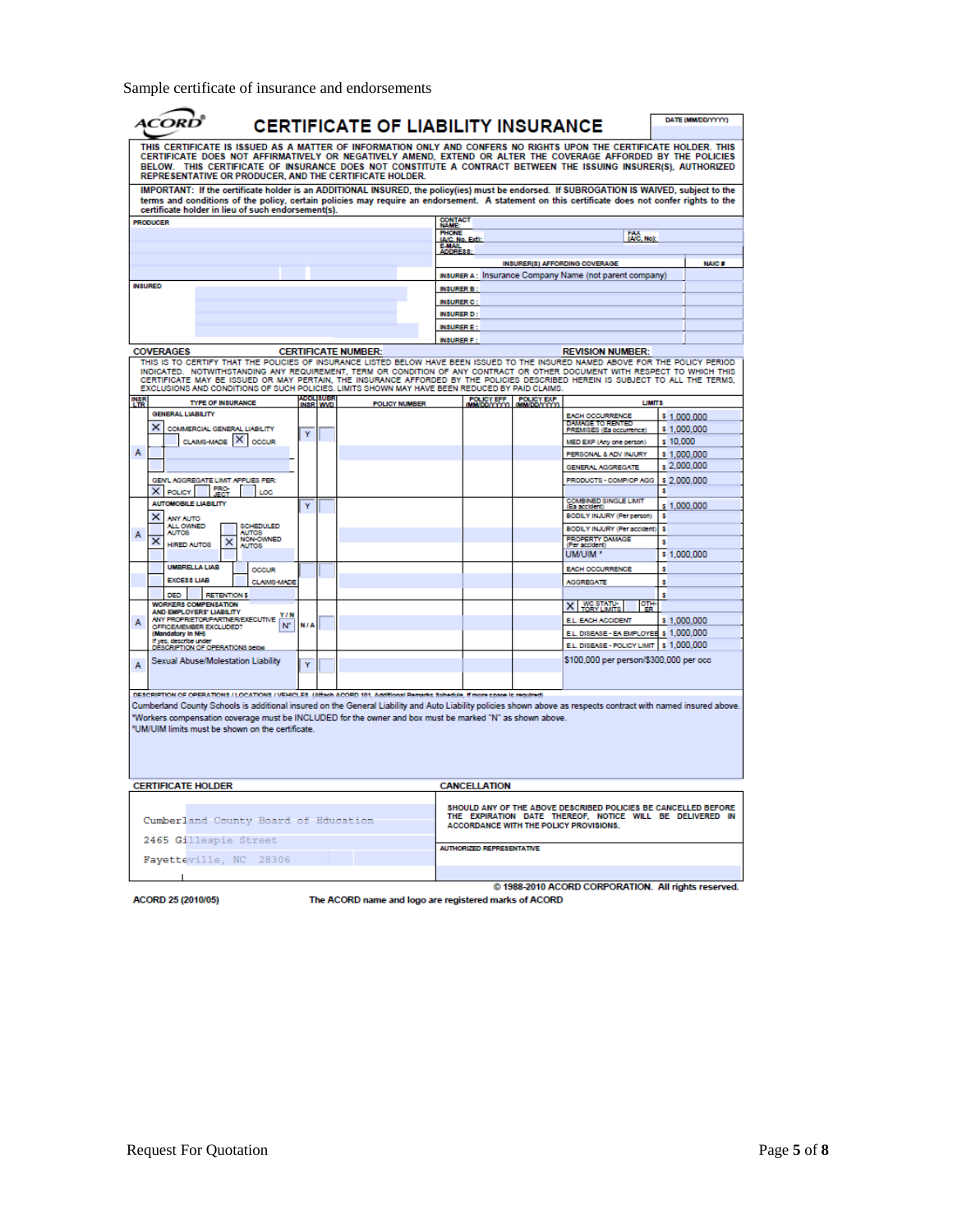POLICY NUMBER:

## THIS ENDORSEMENT CHANGES THE POLICY. PLEASE READ IT CAREFULLY.

# **ADDITIONAL INSURED - DESIGNATED** PERSON OR ORGANIZATION

This endorsement modifies insurance provided under the following:

COMMERCIAL GENERAL LIABILITY COVERAGE PART

#### **SCHEDULE**

Name Of Additional Insured Person(s) Or Organization(s)

Information required to complete this Schedule, if not shown above, will be shown in the Declarations.

Section II - Who Is An Insured is amended to include as an additional insured the person(s) or organization(s) shown in the Schedule, but only with respect to liability for "bodily injury", "property damage" or "personal and advertising injury" caused, in whole or in part, by your acts or omissions or the acts or omissions of those acting on your behalf:

A. In the performance of your ongoing operations; or

B. In connection with your premises owned by or rented to you.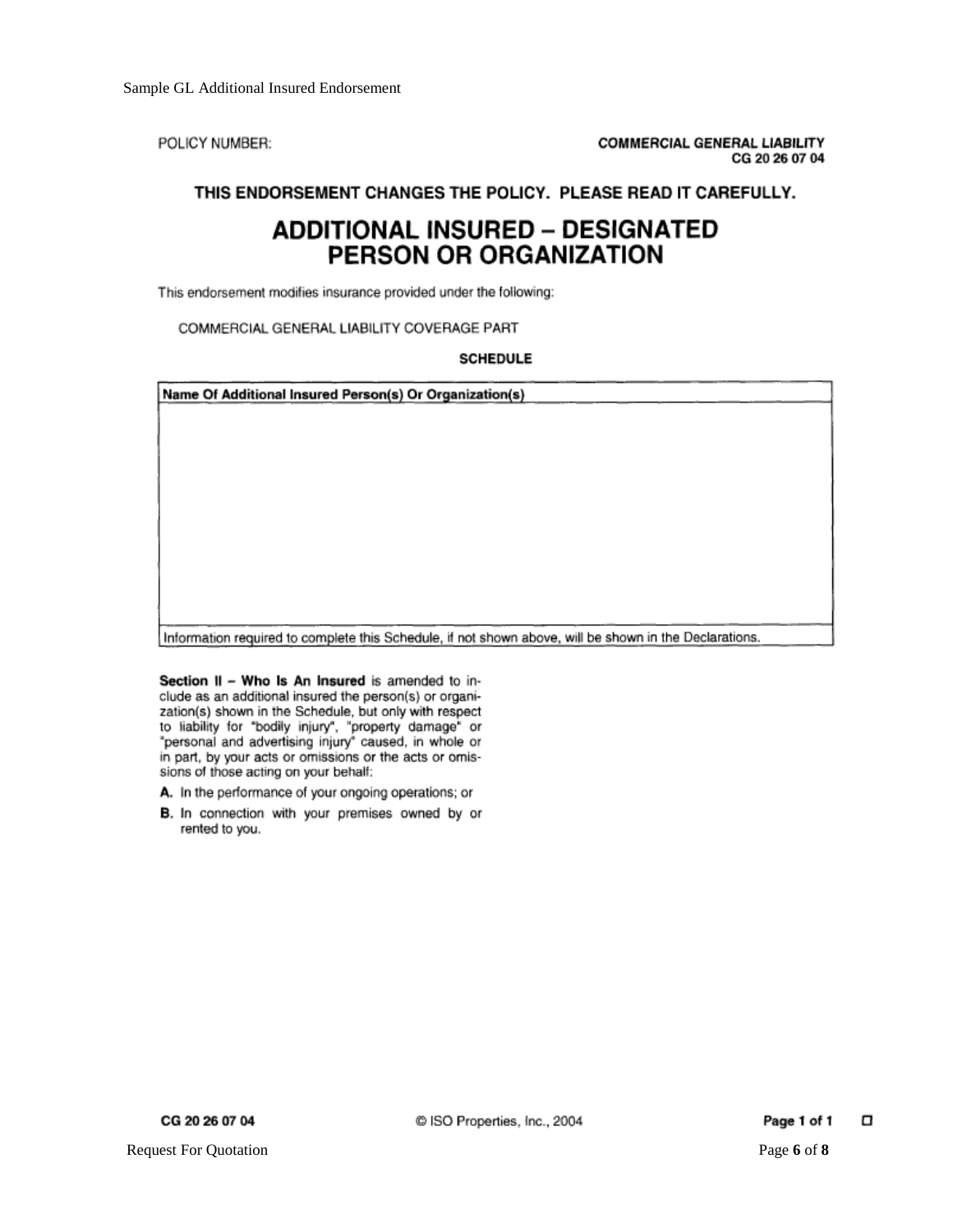**Policy Number: Effective:**  **COMMERCIAL AUTO** UGCA 35 99 01 07

#### THIS ENDORSEMENT CHANGES THE POLICY. PLEASE READ IT CAREFULLY.

# **ADDITIONAL INSURED ENDORSEMENT**

This endorsement modifies insurance provided under the following:

#### **BUSINESS AUTO COVERAGE FORM**

#### **SCHEDULE**

Name Of Person Or Organization:

Information required to complete this Schedule, if not shown above, will be shown in the Declarations.

Each person or organization shown in the Schedule is an "insured" for Liability Coverage, but only to the extent that person or organization qualifies as an "insured" under the Who Is An Insured Provision contained in Section II of the Coverage Form. The inclusion of additional interest or interests will not operate to increase the limit of our liability.

An additional premium of \$ is fully earned at the time of issue.

UGCA 35 99 01 07